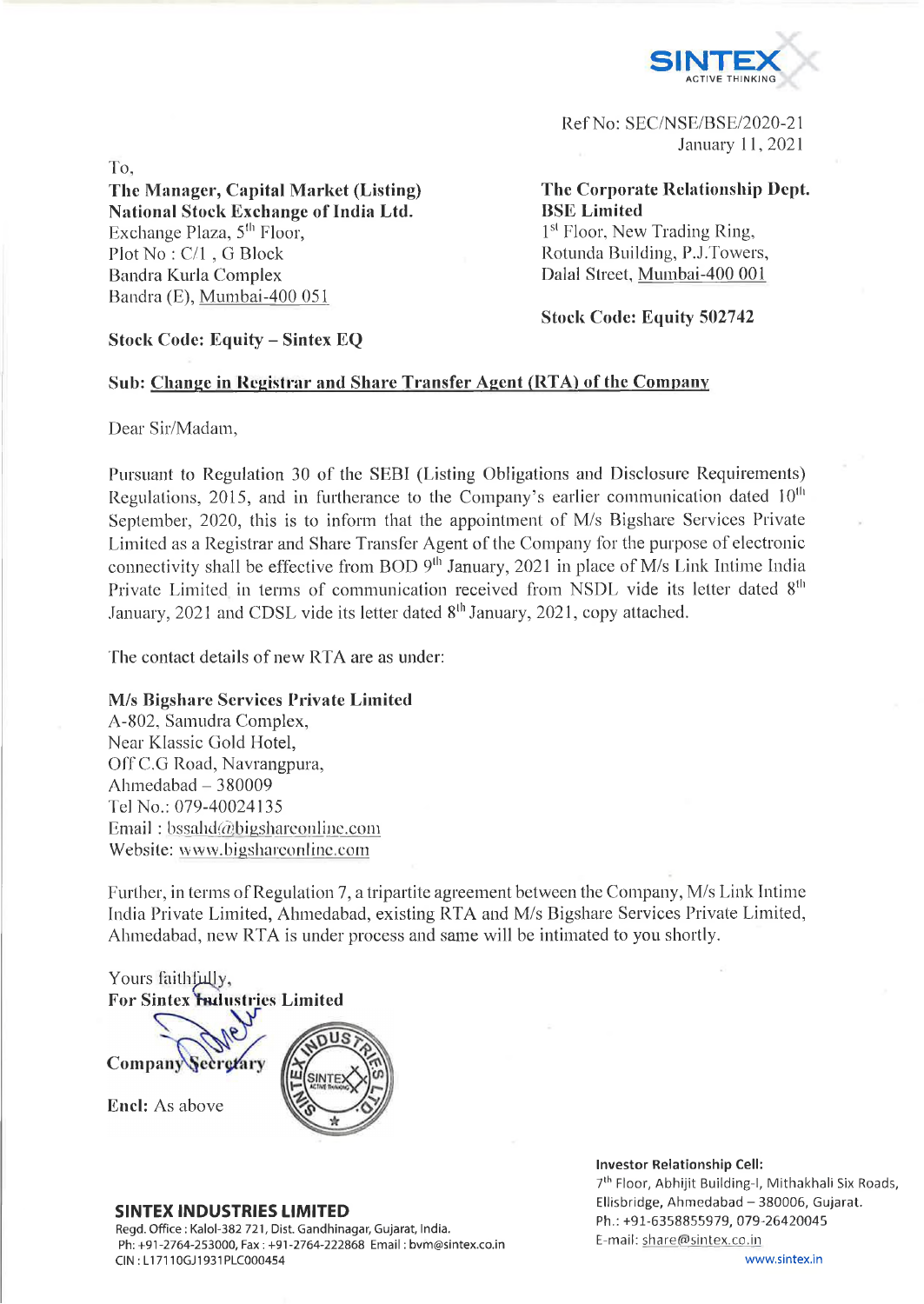# **National Securities Depository Limited**



II/PP/DEMAT/2021/0002 January 08, 2021

**Mr.Hitesh T.Mehta** Company Secretary **Sintex Industries Limited** Near Seven Garnala , Kalol - 382721

Dear Sir,

## **Sub: Change of R&T Agent for connectivity for Sintex Industries Limited**

We refer to your letter intimating change of R&T Agent for electronic connectivity from Link Intime India Private Limited, Mumbai to Bigshare Services Pvt. Limited . In this regard, please note that the change of R&T Agent is scheduled to be carried out on January 09, 2021 . Consequent to the change, Link Intime India Private Limited, Mumbai will stop acting as R&T Agent for electronic connectivity w.e.f. BOD of January 09, 2021 and Bigshare Services Pvt. Limited may commence as the R&T Agent on January 09, 2021 .

In case you require any further clarifications, please get in touch with us on 022-2499 4552/4543.

Yours faithfully,

**MUNGLE PRATHMESH** 

**Prathmesh Mungle Senior Manager**

| $\mathbf{C}$ :                                                                                                                                                                                         |                                                                                                                                                                                                                                                                                                                                                                                         |
|--------------------------------------------------------------------------------------------------------------------------------------------------------------------------------------------------------|-----------------------------------------------------------------------------------------------------------------------------------------------------------------------------------------------------------------------------------------------------------------------------------------------------------------------------------------------------------------------------------------|
| Mr. Ramakrishnan<br>Compliance Officer<br>Link Intime India Private Limited, Mumbai<br>C 101, 247 Park<br>L.B.S. Marg<br>Vikhroli West<br>Mumbai - 400 083                                             | You are advised to furnish the relevant Reconciliation<br>Statement and such reports (as mentioned below) as on<br>EOD January 08, 2021 to the target SHR viz. Bigshare<br>Services Pvt. Limited.                                                                                                                                                                                       |
| Mr. N V K Mohan<br>Compliance Officer<br><b>Bigshare Services Pvt. Limited</b><br>1st Floor, Bharat Tin Works Building,<br>Opp. Vasant Oasis, Makwana Road,<br>Marol, Andheri East,<br>Mumbai - 400059 | We request you to confirm (as per enclosed format), that<br>the control positions (NSDL position, pending<br>demat/remat postion and pending interdepository<br>debit/credit position) are correct, by comparing NSDL<br>position in the reconciliation statement with the reports<br>generated at Bigshare Services Pvt. Limited and also<br>benpos statements as of the cut off date. |